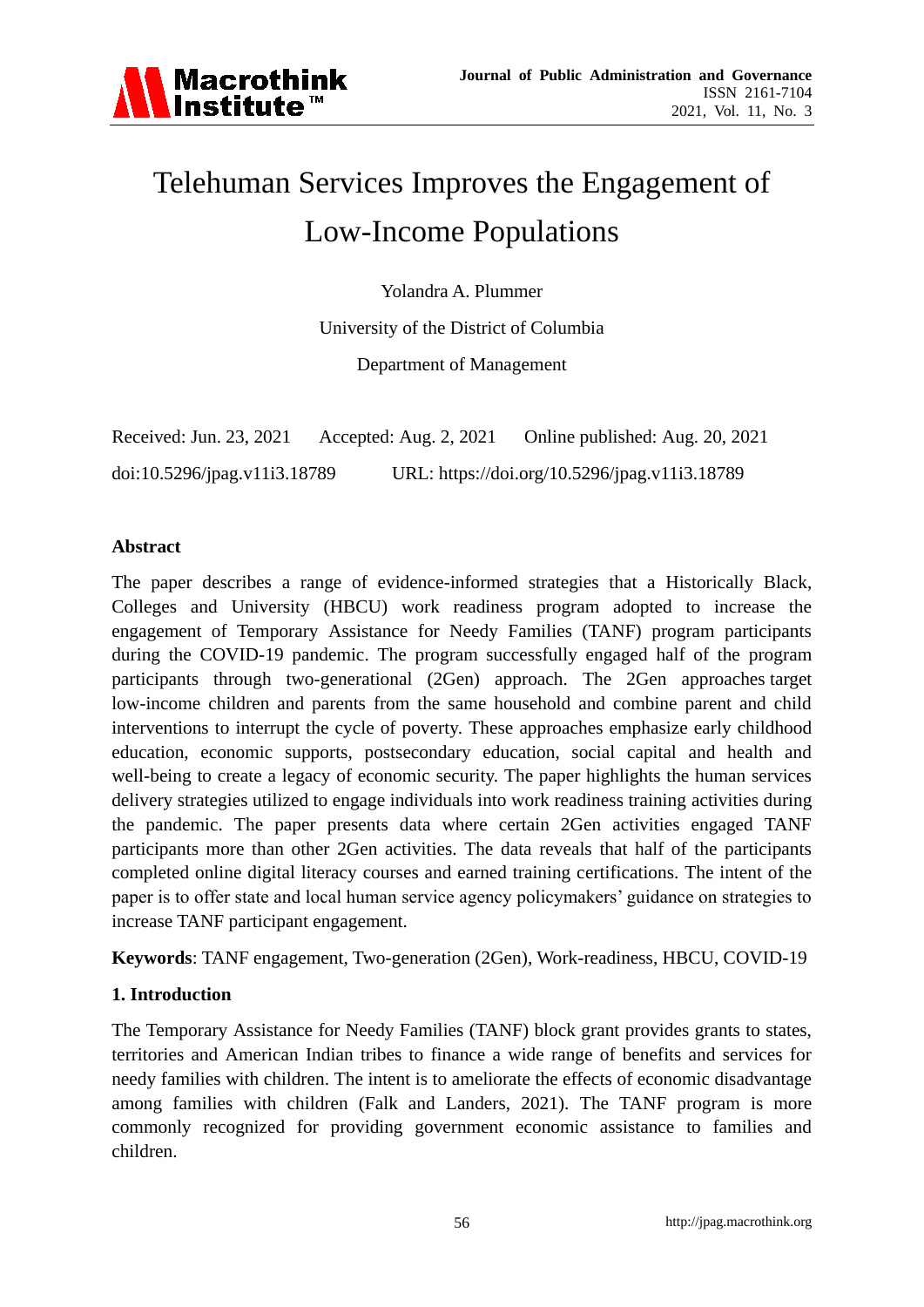

The U.S. Department of Health and Human Services (DHHS) funds the TANF program. Other funded services include childcare, employment and training programs and other social services. Eligible parents are required to complete work and/or activity participation requirements. At the onset of the Coronavirus Disease (COVID-19) pandemic, DHHS modified the work participation requirements in order that participants could focus on the health and safety of their families (Carter, 2020).

As the United States of America faced a national public health and economic emergency, the federal agency granted reasonable cause exceptions to participants that would have faced a penalty for failing to meet the work participation rates due to the COVID-19 emergency. A reasonable cause exception meant that the participant would not incur a financial penalty (*OFA Publishes Guidance on the Implications of the COVID-19 Pandemic for the TANF Program*, 2020)

Examples of the flexibility and good cause exemptions from work requirements included:

- The participant was ill, caring for a child because of daycare and/or school closures due to the pandemic or worksite and/or training site was closed.
- TANF programs could provide online and/or virtual/remote approaches for participants to engage in work activities virtually. This included online trainings, job search and work readiness programs to encourage and sustain participant engagement; and
- Case Managers were able to perform case management by telephone and other virtual platforms.

## **2. Statement of the Problem**

Prior to the COVID-19 pandemic, the District of Columbia provided services to District residents receiving TANF benefits through its TANF Employment Provider (TEP) program. The TEP programs provided coaching towards education and employment goals. The District of Columbia continued to support TANF participants during the pandemic. This included laptops needed for remote participation.

The TEP programs were responsible for coaching TANF participants to shift their focus to the family's well-being. Once the pandemic began, TEP programs were encouraged to identify strategies to engage TANF participants in health and wellness, early childhood education, postsecondary education, peer network and financial literacy activities. Previously these activities were performed face-to-face. During the pandemic, TANF participants needed to learn how to become engaged using virtual platforms.

#### **3. Relevant Scholarship**

The current research on the TANF populations focuses on the government's guidance on work participation rates during the COVID-19 crisis and program instruction on providing case management by telephone and/or other virtual/electronic communication platform (*OFA Publishes Guidance on the Implications of the COVID-19 Pandemic for the TANF Program*,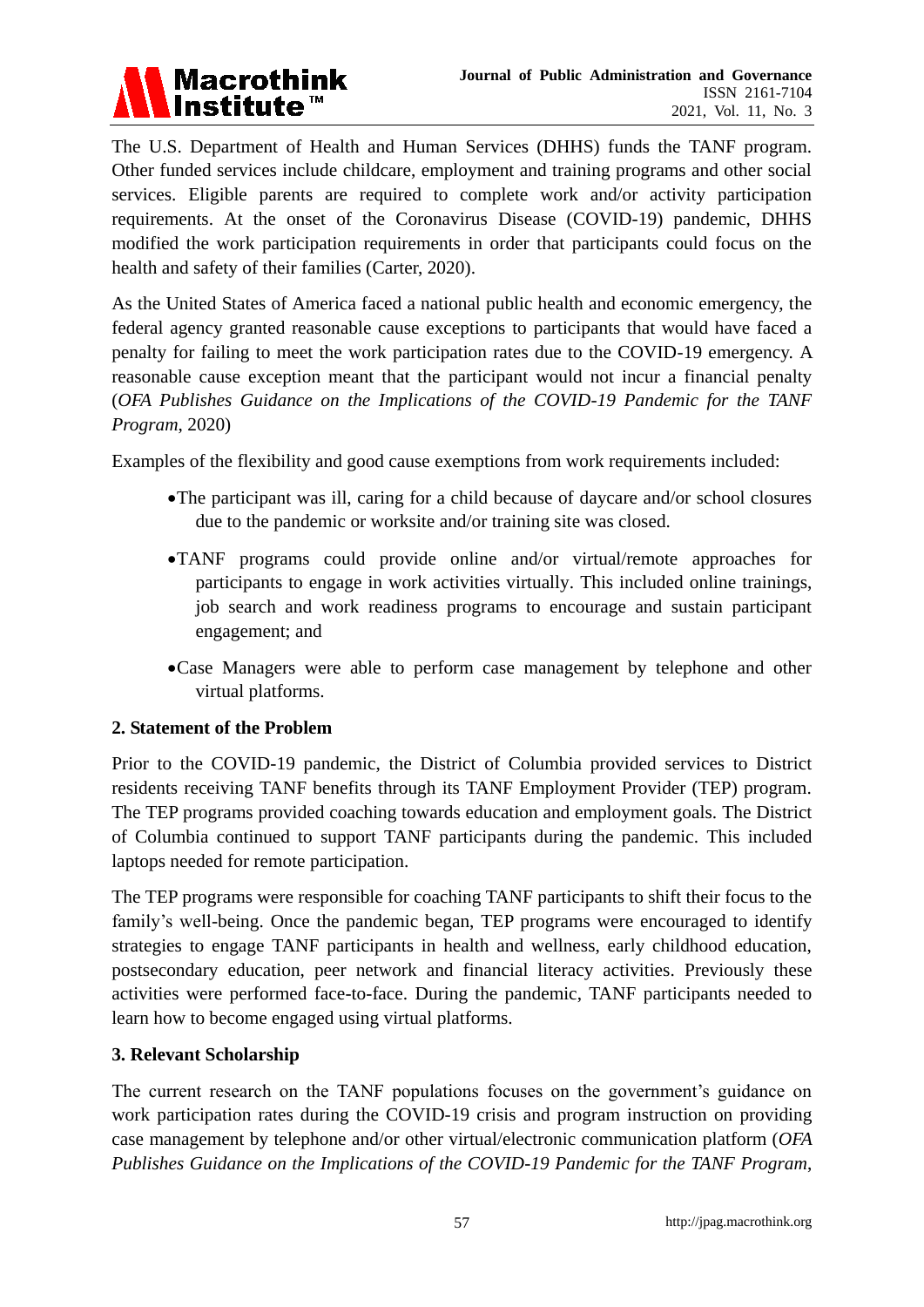

2020). Research from Benton et. al (2021) examines populations who are best served through virtual services (Benton et al, 2021).

Research from Meyer and Pavetti (2021) documents rigorous evaluations that have demonstrated that well-designed and well-implemented subsidized employment, education, or training programs that focus on building skills and providing adequate support to ensure success can increase the employment and earnings of TANF participants (2021).

This research aims to augment the current body of research on work readiness programs for individuals receiving TANF benefits. This research is an early effort to continue to document preliminary lessons learned by a HBCU to engage traditionally underserved and marginalized populations in work readiness training. It is also an opportunity to identify opportunity gaps between policymakers and communities to embrace collaborative approaches for community problem-solving.

# **4. An HBCU Engages TANF Participants during the Pandemic**

Throughout the COVID-19 pandemic, the University of the District of Columbia's (UDC) Paving Access Trails to Higher Security (PATHS) program placed a major focus on engaging individuals receiving TANF benefits in the District of Columbia. From March 2020 to March 2021, the program staff engaged up to 400 participants in virtual work readiness activities. The diverse group of participants, many who were vulnerable and recognized as a hard-to-reach population, faced multiple barriers to becoming self-sufficient. From March 2020 to March 2021, the UDC PATHS team increased the engagement levels from 32 percent in 2020 to 93 percent in 2021. Several factors contributed to the reversal of engagement levels.

## *4.1 The PATHS Program*

The University of the District of Columbia operates the PATHS program in the School of Business and Public Administration. The training and education program was developed for TANF participants in partnership with the District of Columbia Department of Human Services (DHS). The program provides training directly tied to career pathways in conjunction with wraparound case management services to address barriers of each assigned participant.

Program staff administer a battery of career and literacy assessments to identify needs and strengths that form the basis of the participant's personalized plan of action and offers life skills, financial literacy, job readiness and job search support. The PATHS wraparound services incorporate a variety of services and resources within the UDC community, District of Columbia government agencies and community-based partners while addressing and responding to individual needs. The PATHS program provides life skills, transportation farecards, access to an onsite clothing boutique and legal services for participants seeking records expungement.

## *4.2 The District of Columbia Department of Human Services*

The District of Columbia Department of Human Services, Economic Services Administration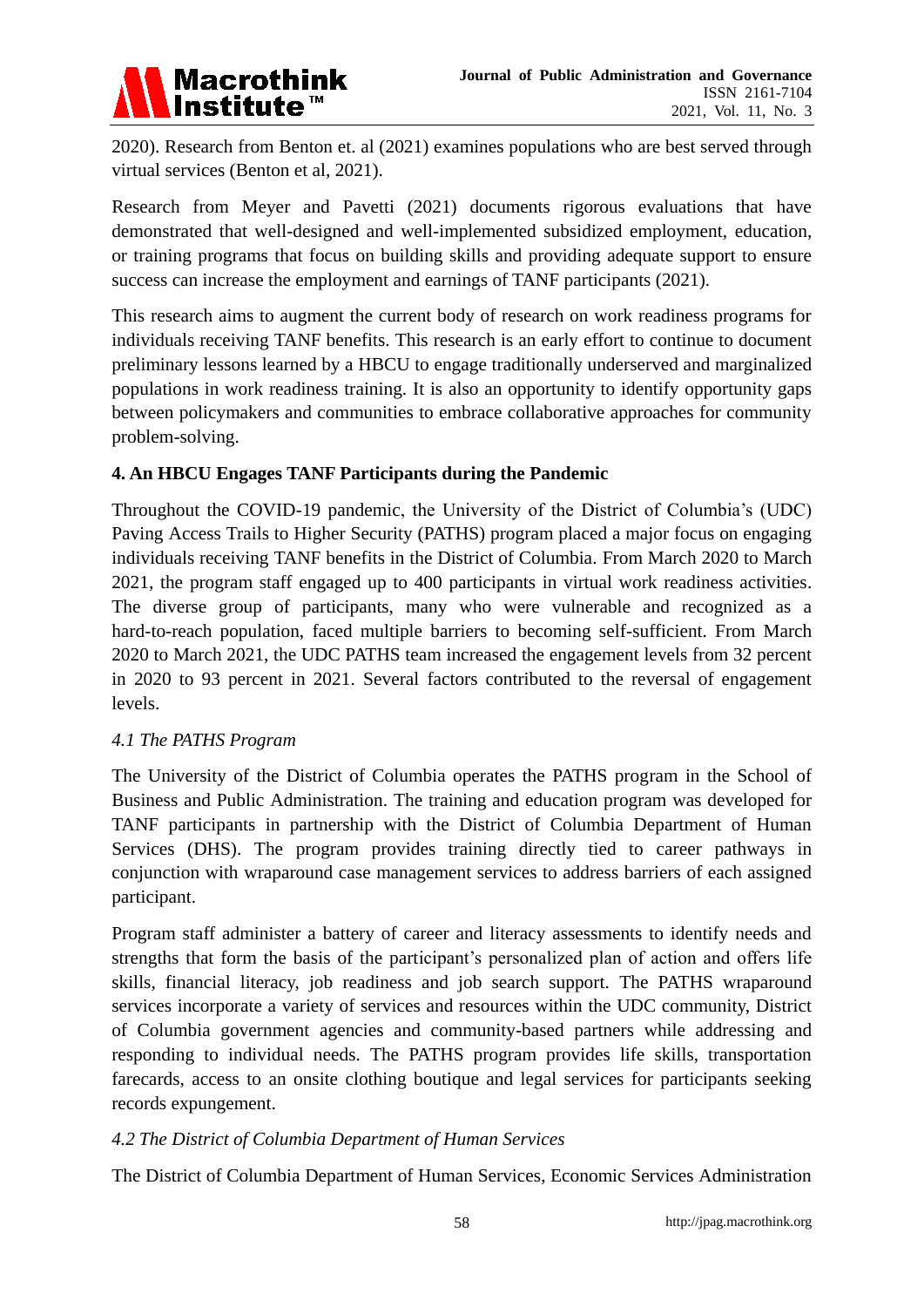

is focused on a career pathways approach to workforce development, which connects progressive levels of education, training, support services and credentials for specific occupations in a way that optimizes the progress and success of individuals with varying levels of abilities and needs. The approach works with individuals on long-term planning related to their occupational goals and attainment of self-sufficiency and assists them in meeting financial and family needs while progressing towards those goals (D.C. Department of Human Services, 2020). Career pathways strategies help individuals earn stackable and marketable credentials, engage in further education and employment, and achieve economic success.

The District of Columbia human services agency contracts with the UDC to serve as a TANF Employment and Education Program (TEP) provider. The PATHS program provides case management coaching towards education and employment goals. The coaching services are available to parents and caregivers to set goals for their child (ren) and families.

The District of Columbia Department of Human Services relies on a network of Service Provider partners, and grantees to deliver Education and Occupational Training (EOT), Job Placement (JP), retention services, and family stabilization assistance to non-exempt TANF Customers (D.C. Department of Human Services, 2020).

The mission of the TEP program is to assist TANF participants in enhancing their education and skill levels in preparing for, finding, and retaining unsubsidized employment to ultimately earn family-sustaining incomes and no longer require public assistance. TANF is the central vehicle for helping families who are experiencing economic challenges.

The District human services agency promotes the two-generation model to engage the TANF population. DHS provides cash assistance to individuals and families in need. Families enrolled in the District's TANF program may receive benefits if they are income eligible and have a child in the home. Under the city's TANF program, individuals and families can access to a spectrum of supportive services to meet their needs.

The District's TANF program provides a childcare subsidy to enable parents and/or caregivers to enroll their child(ren) in quality childcare, including before and aftercare. The District of Columbia's Department of Behavioral Health provides counseling to program participants who require access to behavioral and mental health care and substance abuse support. The services are available to individuals and their children.

Tuition assistance is available for TANF program participants. Individuals are eligible to enroll in post-secondary educational programs or professional certificate and/or licensing programs.

Program participants must meet the following requirements for the TANF program:

- Current resident of the District of Columbia.
- Pregnant or responsible for a child under 19 years of age.
- A United States citizen, legal alien and/or permanent resident.
- Meet income requirements based on household size.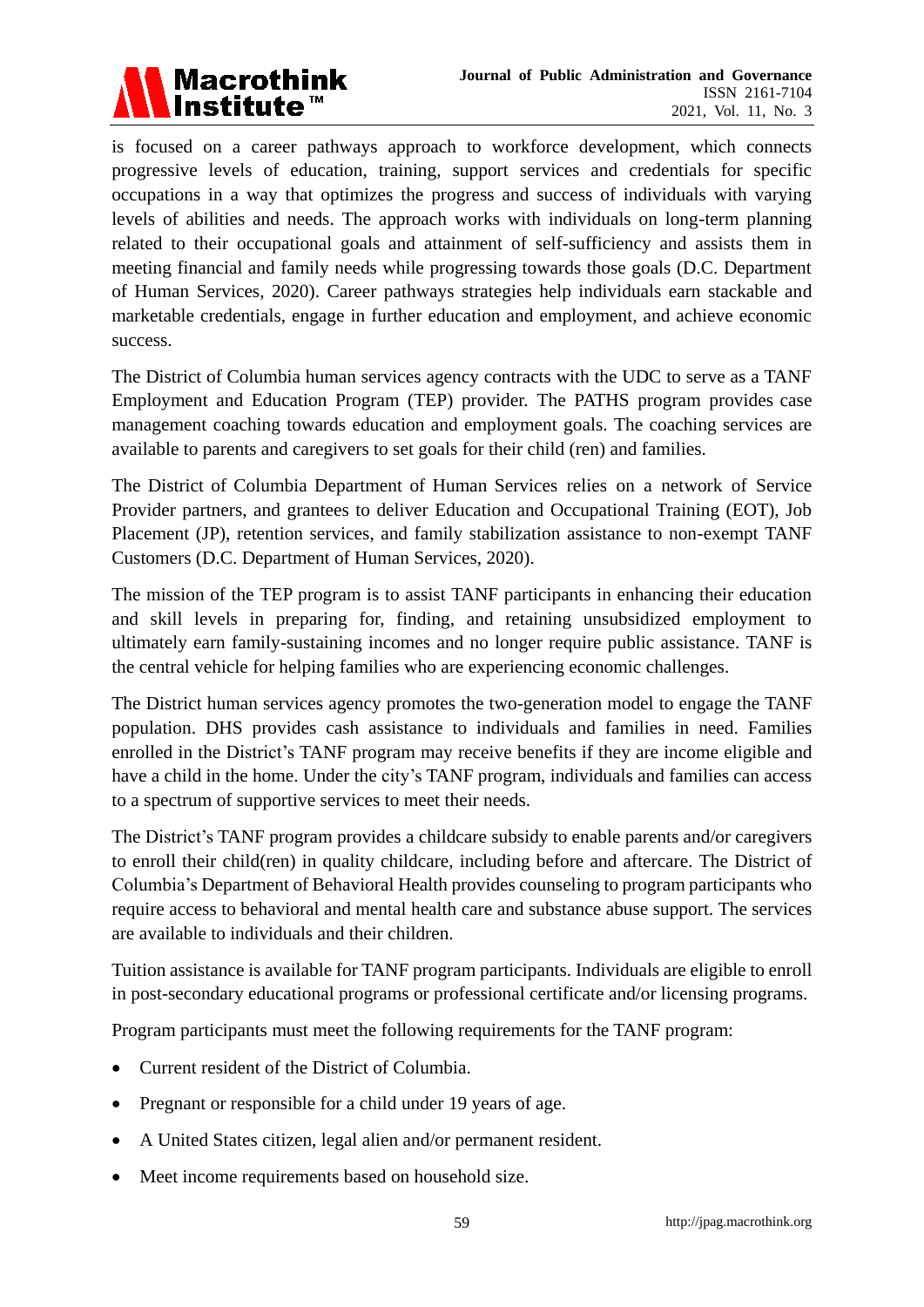

- Complete orientation and assessment through the Office of Work Opportunity (OWO); and
- Development of an Individual Responsibility Plan (IRP).

#### **5. Two-Generation (2Gen) Approach**

The PATHS Case Managers employed an intentional focus on serving both adults and children together. Case Managers are guided by the Two Generation (2Gen) approach.

**Two-generation (2Gen) approaches build family well-being, intentionally and simultaneously, by working with children and the adults in their lives together.** The approach recognizes that families come in all different shapes and sizes. Families define themselves (*What Is 2Gen?*, *n.d*.).

The 2Gen approach is a poverty alleviation strategy that links together five major components in an intensive, sustained strategy to help lifting families out of poverty. The components of a two-generation model include:

- oEarly childhood education.
- o Post-secondary education & employment pathways.
- o Health and well-being.
- oEconomic assets; and
- o Social capital. (*What is 2Gen?, n.d*.)

#### *5.1 Coaching and Motivational Interviewing*

The PATHS team utilized the 2Gen approach in their case management coaching to support participants in achieving family, educational and employment goals. Case Managers employed motivational, career-coaching techniques to encourage participants to complete education and occupational training programs. The intent was to prepare participants to enter the workforce. Once the Case Manager deemed the participant was prepared to enter a career pathway, the participant should be deemed employable and ready to receive job placement services.

Motivational interviewing gives participants an opportunity to safely explore the advantages and disadvantages of their goals (Sobell and Sobell, 2010). Coaching promotes supportive relationships as participants seek to achieve their goals (Riccio and Wiseman, 2015). TANF programs report participants are more likely to pursue their interests, meet program requirements and obtain desired employment when coaching and motivational interviewing are used.

One of the most compelling rationales for an integrated two-generation approach to service delivery is the multiplier effects for parents and children. Having both parent and child participate in coordinated services should lead to multiplier effects that could not be achieved when parents and children are enrolled in separate and uncoordinated programs. [Spurred on](https://www.urban.org/research/publication/making-two-generation-model-work-real-world) by their children's success, [parents may pursue](https://eric.ed.gov/?id=EJ1001988) more education and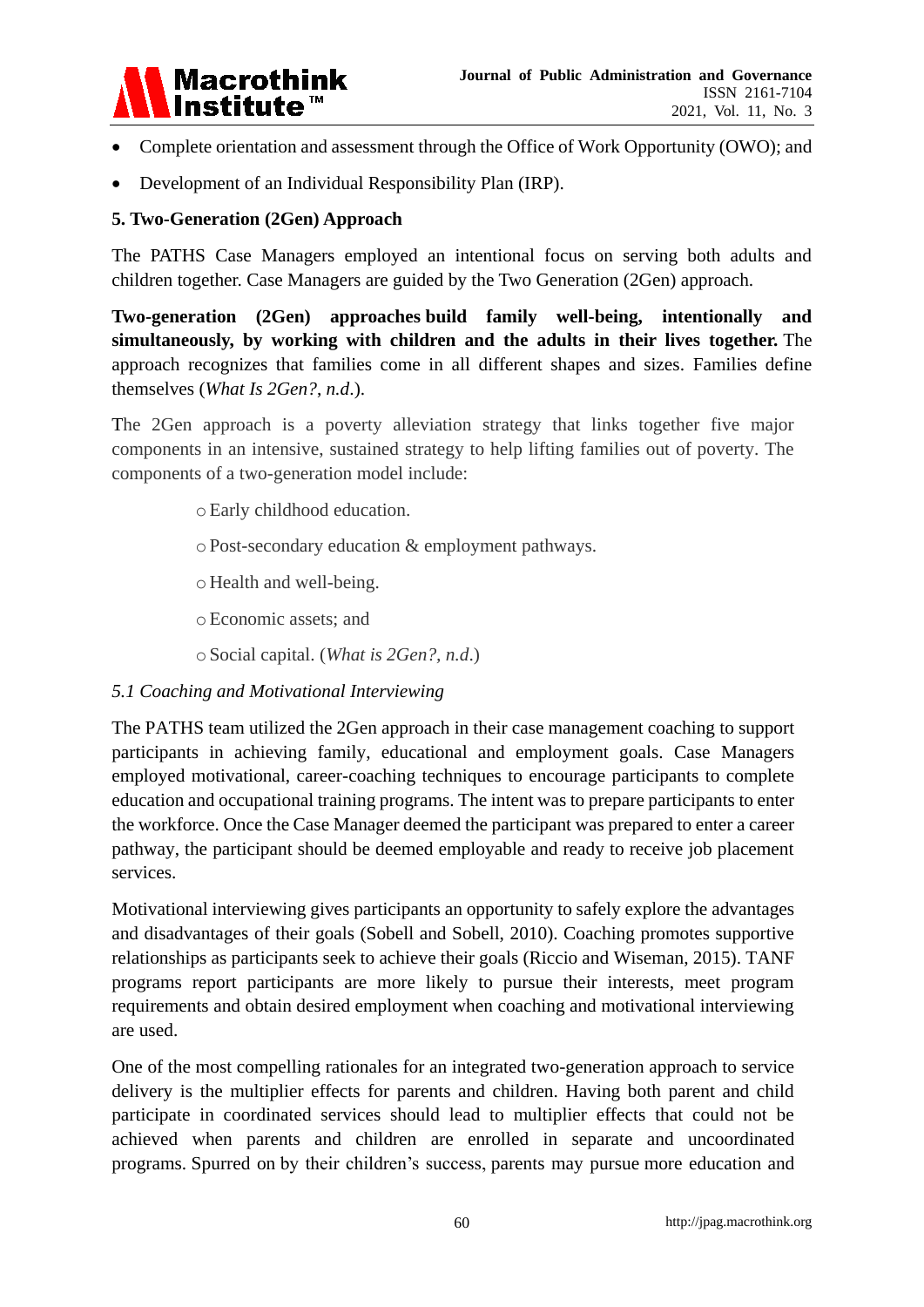

obtain employment that offers a living wage.

Further improvement in children's development might follow, for example, in [school](https://www.ncbi.nlm.nih.gov/pubmed/20331669)  [success and social competence.](https://www.ncbi.nlm.nih.gov/pubmed/20331669) Ultimately, the benefits of these multiplier effects would accrue not only to the parent or child participating in an intervention, but to the whole family.

# **6. Creating a Culture of Engagement**

The PATHS program employed a combination of participant and organization-focused strategies. The participant-centered strategy utilizes case management to encourage participation (Vu, Anthony and Austin, 2009). The strategy focuses on barriers to employment and other motivational factors that encourage full participation in work-related activities to reduce employment barriers.

Like the participant-focused strategy, the organization-focused strategy supports the goal of employment. The focus, however, is on mobilizing administrative resources to engage participants (Vu, Anthony and Austin, 2009).

## *6.1 Participant-Focused Strategies*

Each new TANF participant receives a telephone call when assigned to the PATHS program. Case Managers invite participants to attend an orientation. During this meeting, the Case Manager will provide an introduction, overview of the PATHS training program and the TANF requirements. The Case Manager will conduct an initial assessment and Individual Responsibility Plan with everyone during the Intake process.

Studies on welfare-to-work programs indicate that successful engagement strategies include a high degree of case management that begins with intake (Freedman et al., 2000).

The initial assessment is a one-on-one meeting conducted with the Case Manager.

During the meeting, the Case Manager will identify the individual's strengths as well as barriers toward self-sufficiency. Initial assessments are crucial to identify immediate service needs, determine the capacities of participants to work and identify any special needs (Kauff et al., 2004).

Both the TANF participant and Case Manager develop the Individual Responsibility Plan (IRP). The detailed IRP functions as the agreement between the participant, TEP Provider and DHS. It is an agreement developed jointly by the participant and Case Manager. It serves as the participant's roadmap to securing employment and becoming self-sufficient. The detailed IRP outlines specific steps that the participant consents and commits to taking to address and remove barriers and find and retain employment. It also provides the basis for which any future sanctions would be supported through non-compliance with the IRP on file.

During the initial assessment, the PATHS Case Manager will determine if the participant has any immediate needs, such as food, shelter, medical care, clothing, transportation or childcare. By conducting the initial assessment, Case Managers can identify any immediate needs that might interfere with the individual's participation in work or work-related activities (Vu, Anthony and Austin, 2009). The Case Manager will then provide the participant with the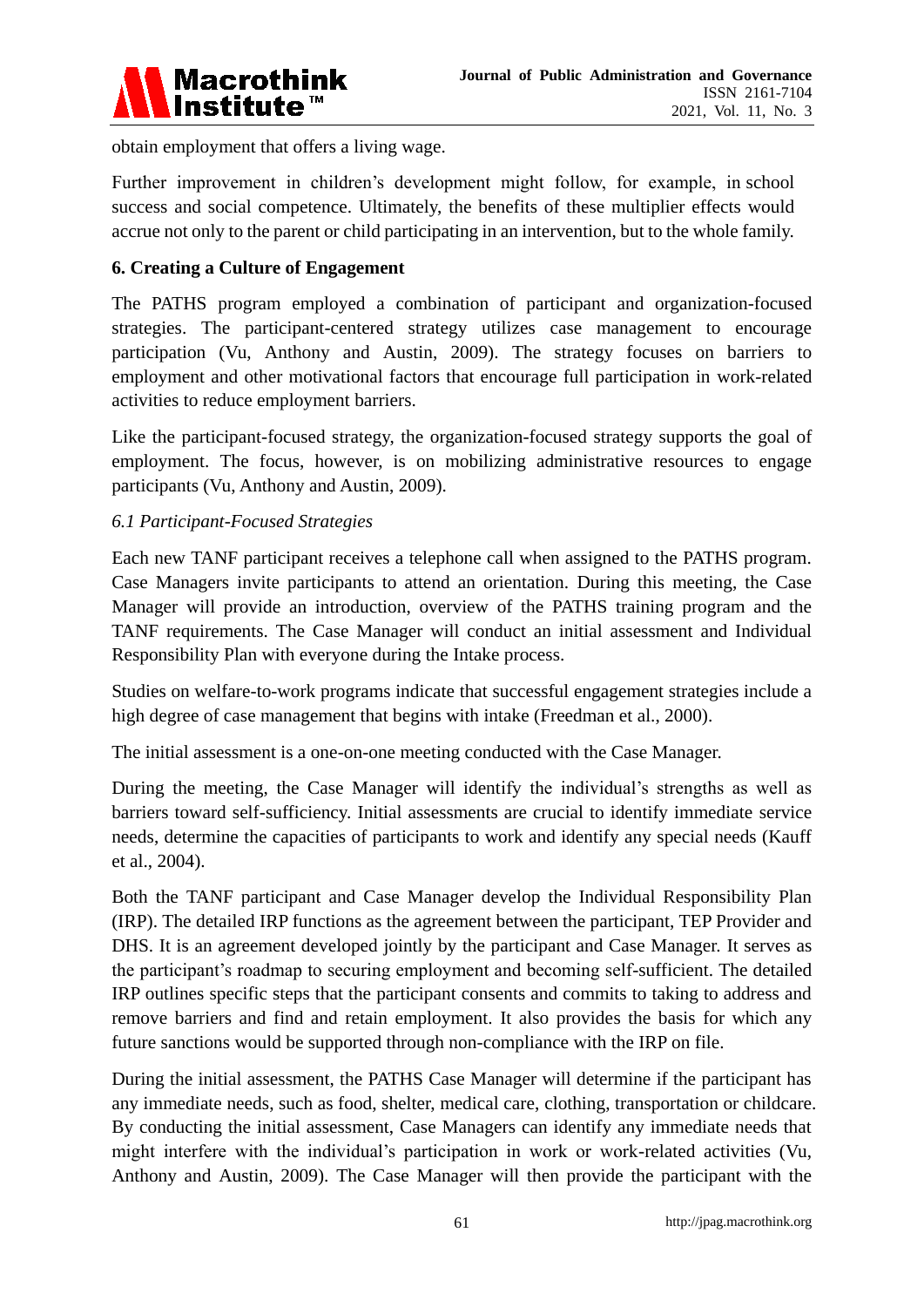

appropriate resources and referrals to address any employment barriers.

# *6.2 Organization-focused Strategies*

The PATHS program used broadly defined and flexible program requirements to increase engagement in program activities during the pandemic. Case Managers encouraged participants to engage in 2Gen and other federally allowable activities such as working or

enrolling in an online training course. Participants were given choices of activities that best matched their needs and interests. A range of options can enable participants to identify and find an activity that fits their interests (Vu, Anthony and Austin, 2009).

## **7. Targeted Telehuman Services Delivery**

The PATHS team conducted targeted outreach to each participant via tele human services or virtual human service delivery. Case Managers emailed and/or texted messages to program participants. The tailored message content focused on health and wellness, building social capital, economic security, and financial literacy, early childhood, and postsecondary education. More than 3,000 messages were emailed and/or texted to program participants from March 2020 to March 2021. The outreach included free resources to participants to access virtually and/or in person during the pandemic.

The COVID-19 pandemic disproportionately affected lower income populations (Boserup, McKenney and Elkbuli, 2020). Poverty creates tangible inequities that impact the health, access to education and economic opportunity of people with limited resources (Brenton, 2018). This created an urgency for engaging low-income populations with COVID-19 content and resources (Saul, 2021).

"Low-income populations have some of the lowest levels of adoption of telehealth services, so as healthcare adapts and new innovative care deliver approaches are developed, program staff must ensure the hard-to-reach are included in the shift to virtual care and apply proven strategies for engaging these populations on topics that are important to their health" (McClure, June 19, 2020). Program staff conducted virtual outreach by emailing, calling and texting information about free resources to program participants. The PATHS team tailored emails and texts to each participant's individual needs. Program staff also conducted virtual meetings with participants via virtual platforms such as Microsoft Teams, Zoom, FaceTime and Hangout.

## *7.1 Alignment with 2Gen Approaches*

The PATHS team aligned their messaging content with the five components of the two-generation approach. [Two-generation approaches](https://www.ncbi.nlm.nih.gov/pubmed/25518701) target low-income children and parents from the same household, [combining parent and child interventions](https://www.ncbi.nlm.nih.gov/pubmed/25518700) to interrupts the cycle of poverty. The two-generation (2Gen) approach **builds family well-being** intentionally and simultaneously by working in the lives of both children and the adults (*What is 2Gen?, n.d*.). Education, economic supports, social capita, and health and well-being transcend from one generation to another to create a legacy of economic security. The underlying intent is to be inclusive, individualized, integrative and impactful in the approach to engagement (National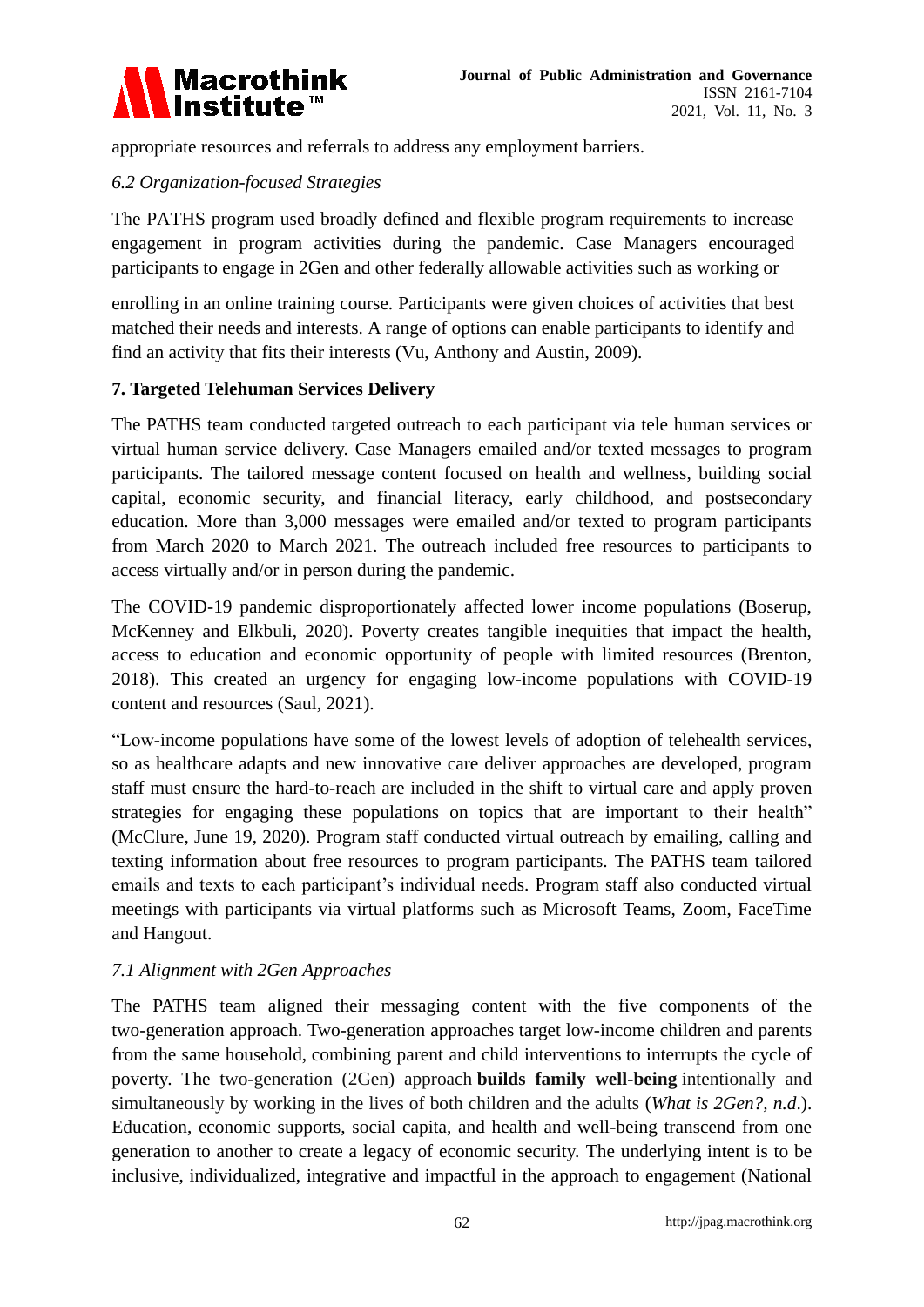

Parent Teacher Association, 2021).

Examples of the 2Gen content delivered to PATHS participants included the following:

**Economic Assets**- Addressing financial awareness, housing and transportation needs asset building, housing and public supports, financial capacity and transportation.

o Financial literacy: Free virtual financial literacy and identity fraud courses.

- o Savings: Promotion on opening a College Savings Plan.
- o Housing: Housing education seminar(s); and
- o Obtain documentation: Resources to obtain official government documents.

**Health and Well-Being**-Behavioral, mental and/or physical health, coverage and access to care, exercise and fitness activities.

o Fitness class-free scheduled programs that supported healthy lifestyles.

o Mental health-Mental Health Outreach for Moms (M.O.M.) virtual activities.

and

o Food pickup sites and locations.

**Social Capital**-Strengthening family, peer and community networks (connection to other individuals); coaching strategies.

o Free parenting classes.

- o DHS Parent Café; and
- oLegal matters.

**Early Childhood Development**-Early childhood development, parenting skills, family literacy and health screenings.

o DCPS virtual parent meetings and fora.

- o Free virtual Science, Technology, Engineering and Math (STEM) enrichment programs; and
- oCollege preparation: free virtual college preparation seminars and workshops; Library events: Free book readings and learning activities.

**Postsecondary Education-** Access to quality education and clear career pathways.

oTraining tied to a career pathway-UDC Work Readiness training programs

#### **8. Communication and Building Relationships**

*8.1 Use of Virtual Platforms to Communicate*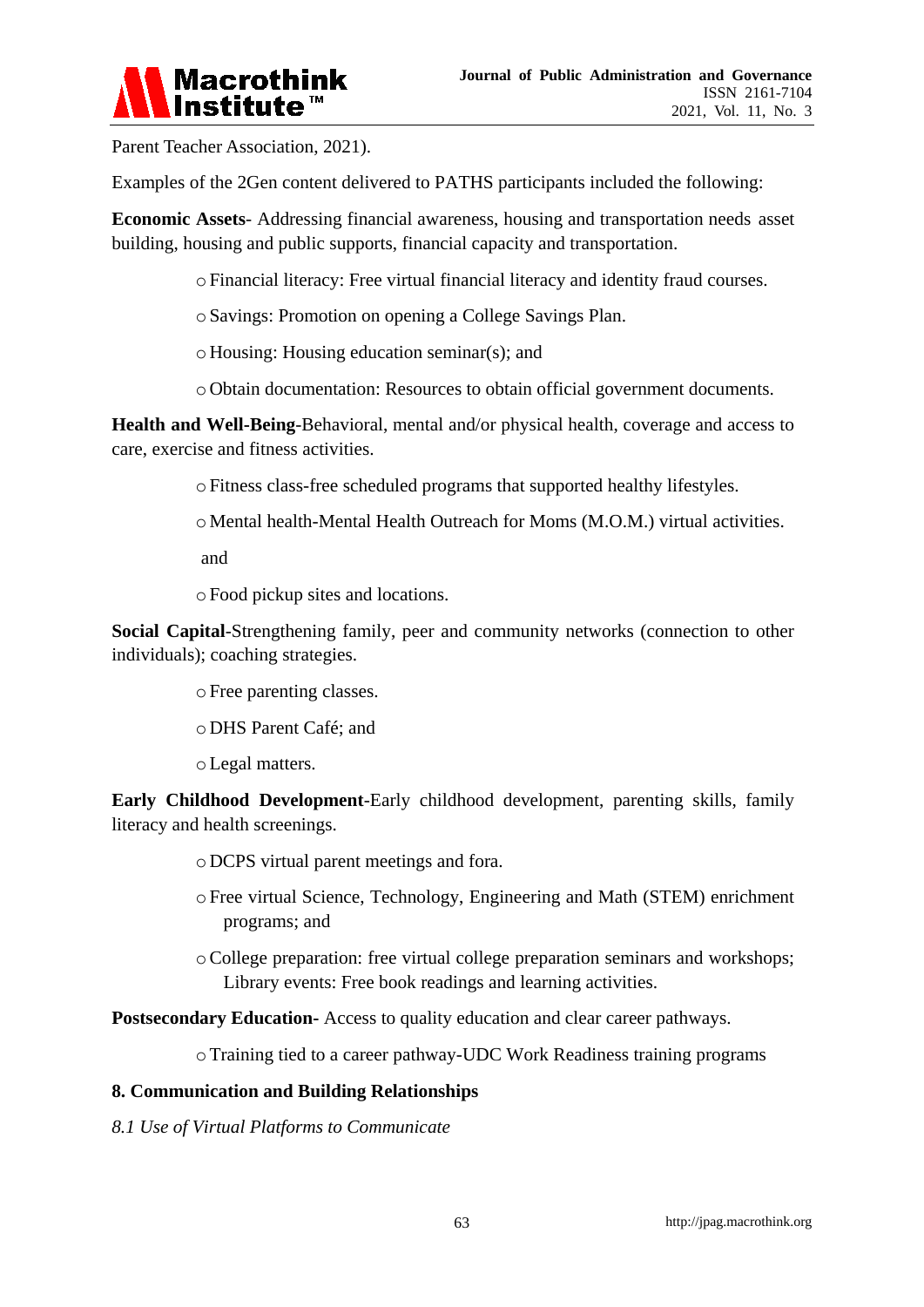

During the pandemic, the PATHS team utilized alternatives to in-person human services delivery. Team members communicated with participants virtually and remotely. The breakout is as follows:

- Video Platforms (Microsoft Teams, Zoom, etc.)-5%
- Telephone -45%
- Emails-45%
- $\bullet$  Texts-5%

#### *8.2 Importance of Respect*

The optimal human services delivery begins by promoting a supportive and trusting relationship between providers and participants. In public health, social distancing, also called physical distancing, refers to the practice of keeping space between yourself and others to reduce the chance of contact with those who knowingly or unknowingly carry an illness (Parino, Zino, Porfiri and Rizzo, 2021). Physical distancing does not mean that one cannot practice courteousness and respect.

Raising your own awareness of a participant's time and needs communicates to them that you respect them. Promptly returning phone calls and emails and holding fast to estimated appointment times are practical ways of communicating respect. This shows clients they can rely on you.

The virtual human service delivery improved the communication between PATHS team members and participants. The team connected with participants by building positive

relationships with them. Case Managers attempted to share and explain information as clearly as possible to guide participants through their IRPs.

## *8.3 Use of Data to Track Participation*

Case managers can monitor the work participation status of their caseload on a regular basis. The PATHS Case Managers utilized an electronic database to capture participant participation and engagement rates. This type of monitoring was useful for identifying problems quickly and brainstorming ways to improve the participation rate. The PATHS team administered targeted case management services to interest participants who were not actively engaged. When these tools are available online, case managers can monitor the work participation status of their caseload on a regular basis (Pavetti et al, 2008).

## *8.4 Regular Communication*

The frequency of the outreach also contributed to the increased engagement. The PATHS team members telephoned, emailed and/or texted two to three times per week. Case

Managers conducted follow-up telephone calls after each communication. The preferred choice of communication by both program staff and participants was telephone. Telephone communication was utilized 45% of the time.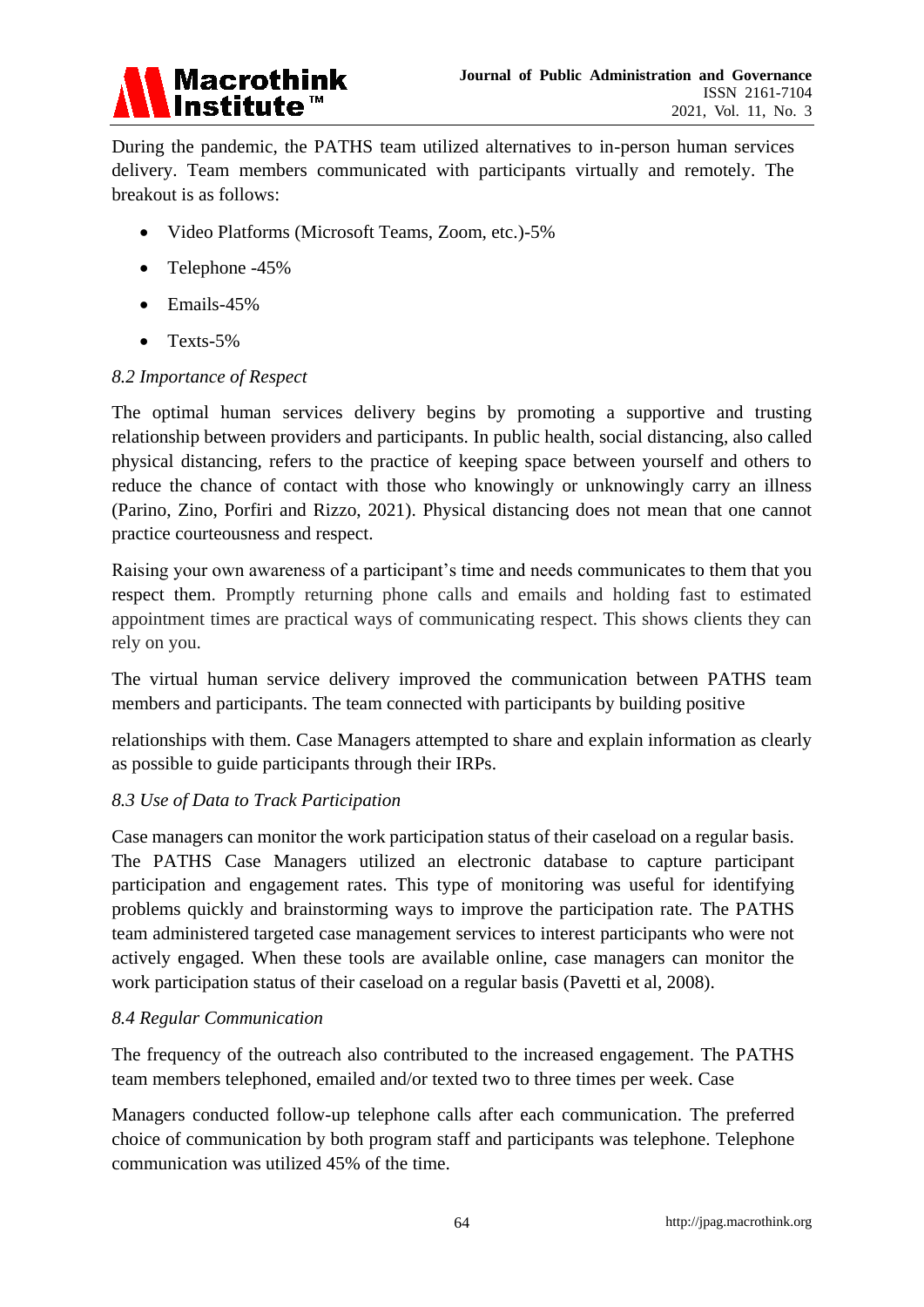

Team members emailed participants, at a minimum of 45% of the time, to communicate with participants. Case Managers texted participants 5% of the time. Texting was a secondary communication channel to communicate with participants.

The PATHS team members utilized various methods of verbal, written and virtual platforms to communicate and engage with participants. This included telephone calls, emails, texts, letters and Microsoft Teams and Zoom. The PATHS team established clear communication channels between participants and team members. Participants had access to each team member's email address and telephone number. This provided both the team member and participant with direct access to each other.

## *8.5 Creating Culturally Diverse Messaging*

The messaging content was culturally diverse and specific to the target population served by the PATHS program. The content focused on resources in each of the program participant's neighborhoods and/or which were accessible to participants.

There are potentially smaller and diverse audiences in a "low-income population." This is a decidedly un-monolithic group. The diversity among individuals with low socioeconomic

backgrounds is staggering (Brenton, 2018). The PATHS program participants were urban residents of color and/or immigrants and long-time residents dependent on government assistance.

The similarities likely ended there (Brenton, 2018). Each of them had different needs. Each of these subgroups require different strategies and tactics to become self-sufficient. The PATHS team tailored resources to meet each participant's needs and goals as identified in their respective IRPs.

## **9. Access to Technology**

The COVID-19 pandemic compelled the PATHS team to transition to virtual human service delivery options. In-person activities were no longer a reality. Virtual platforms, although used by many, were not an option for all participants. Program participants faced broadband access, hardware (i.e., laptops, tablets or computer) and knowledge deficits. One-third of the students PATHS participants lacked [access to technology at home,](https://www.goguardian.com/blog/learning/remote-learning-strategies-for-students-with-limited-at-home-technology/) devices and/or the necessary digital literacy skills.

There were participants with only a smartphone and no data plan. There were other participants who had multiple devices and Internet access. This disparity in digital access prompted the PATHS program to partner with DHS and a local community-based program to distribute laptops to participants who did not have a laptop or tablet.

## *9.1 Digital Inclusion and Equity*

According to new research, (*Digital Inclusion and Equity: Washington, D.C. Fast Facts*, 2021), 55% of households in Ward 7 of Washington, D.C. do not have broadband Internet access. Fifty-two percent of households in Ward 8 do not have broadband Internet access.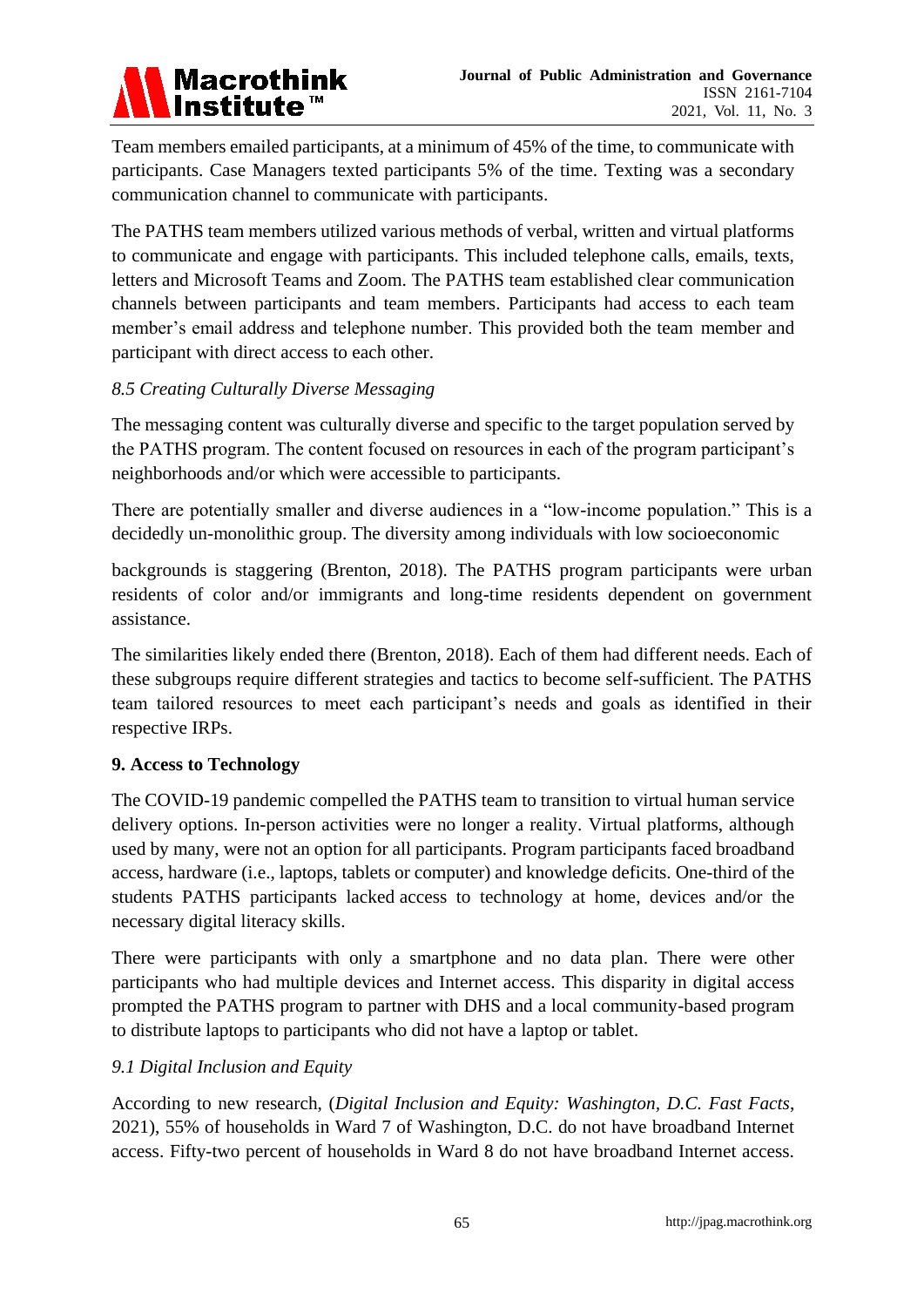

Approximately 37% of PATHS participants reside in Ward 8. A total of 21% of PATHS participants reside in Ward 7.

During the intake process, none of the PATHS participants residing in both Wards 7 and 8 reported a need for broadband Internet access. Less than five percent of participants in both Wards 7 and 8 reported a need for a laptop and/or tablet.

In response, the PATHS developed partnerships to ensure that the underserved population was not excluded from the digital economy. The COVID-19 pandemic presented a barrier for many PATHS participants without access to the Internet or technology. The PATHS program partnered with a community-based organization to obtain laptop devices. DHS also provided laptops for some individuals who did not have a laptop and were interested in improving their digital skills.

To be competitive in the job market, applicants must have digital skills to master the most fundamental basic competencies. COVID-19 was like pouring gasoline on the digital transformation (Ray, 2020). The pandemic ignited the digital transformation and magnified the global workforce. A third of new jobs created in the United States have been in occupations that did not previously exist. It is estimated that 1.1 billion jobs may be transformed by 2030 (Manyika, 2017).

Equitable access to technology refers to all students having access to technology and information regardless of their ethnicity, socio-economic status, age, physical ability or any other quality. Access to technology is not only integral for participants to learn, but also a fundamental component in assisting students with acquiring the knowledge and skills they need to become digitally savvy citizens. A lack of equitable access to technology and information deprives students of learning experiences and can even limit their opportunities, especially after graduation. For many, this inequity was further exacerbated by the virtual learning environment this year (GoGuardian, 2020).

# *9.2 Digital Literacy*

The PATHS team engaged 100 participants to enroll in Digital Literacy and Contact Tracing courses. To function in today's virtual environments, individuals need foundational computer skills to access and consume digital content, create it, and share it. Recent data indicates that as technology evolves, so will the requisite skills needed, and continuing training to remain digitally literate ((*Digital Inclusion and Equity: Washington, D.C. Fast Facts*, 2021).

Upon completion of the course, students earned three certifications. They included the

following certifications:

- Northstar Digital Literacy Essential Computer Skills.
- Northstar Digital Literacy Essential Software Skills; and
- Northstar Digital Literacy Using Technology in Daily Life.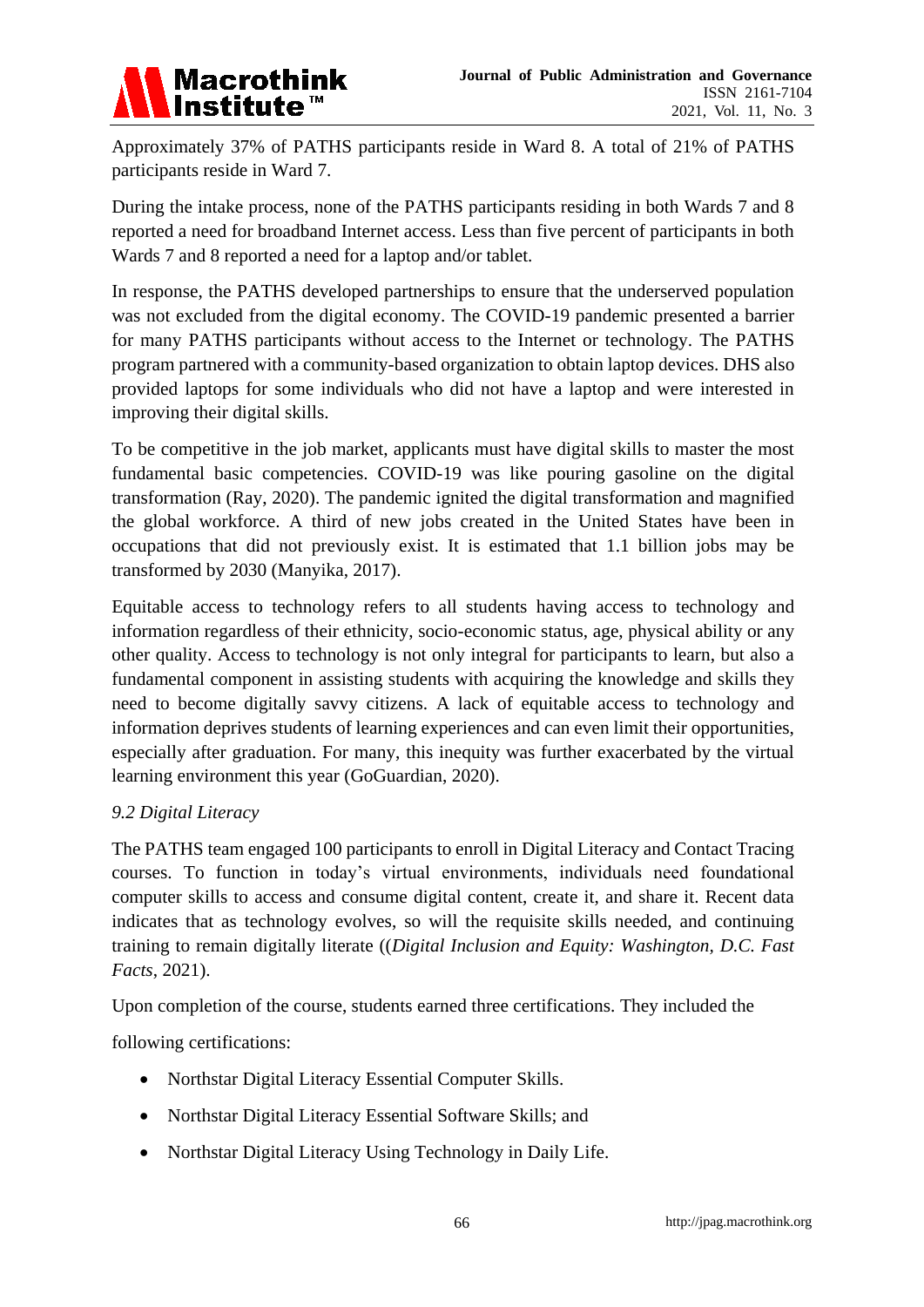

**The Northstar Digital Literacy** program was utilized to provide the basic skills needed to use a computer and the Internet in daily life, employment and higher education. PATHS participants completed the program remotely. Students learned basic computer and software skills.

Workforce development and digital equity are closely related. One-third of American workers lack the digital skills required for work, school, and life. Access to technology is more than just providing devices and connectivity to students. Access to technology and digital literacy delivers real life impacts on the lives of American workers.

## **10. Participant Results**

#### *10.1 Online Training Certifications*

From March 2020 to September 2021, the PATHS program offered online training in Entrepreneurship and certifications for the Community Health Worker and Contact Tracing, and Digital Literacy. The PATHS program offered job-driven training that was directly tied to career pathways. This was important to connect both the TANF and workforce systems. Job-driven training approaches, including career pathways, can provide participants with skills and resources to obtain and retain employment in promising occupations (Administration for Children and Families, 2015).

The virtual classes and human service delivery improved workforce support for PATHS participants. The online courses provided participants with a balanced family and training schedule and increased participant engagement. The online training classes were offered during afterschool hours and provided parents time to focus on their classes.

## *10.2 Impact of Childcare and Engagement in 2Gen Activities*

Previous studies indicated that childcare and transportation were consistent barriers to participant engagement in TANF program activities (Kauff et al., 2004). Childcare referrals plummeted during the pandemic. Parents were able to remain at home and care for their children. Approximately 194 parents, out of 241, engaged in early childhood activities for and with their children.

PATHS program participants engaged in the following 2Gen activities:

- Early Childhood Education-66% (194 individuals).
- Economic assets 4% (12 individuals).
- Health and wellness 28% (75 individuals).
- Postsecondary education 11% (33 individuals); and
- GED/High school diploma 6% (19 individuals)

#### *10.3 Engagement in Postsecondary Education*

A total of 33 individuals enrolled in five different institutions of higher learning to advance their education. There were 75 participants engaged in health and wellness activities.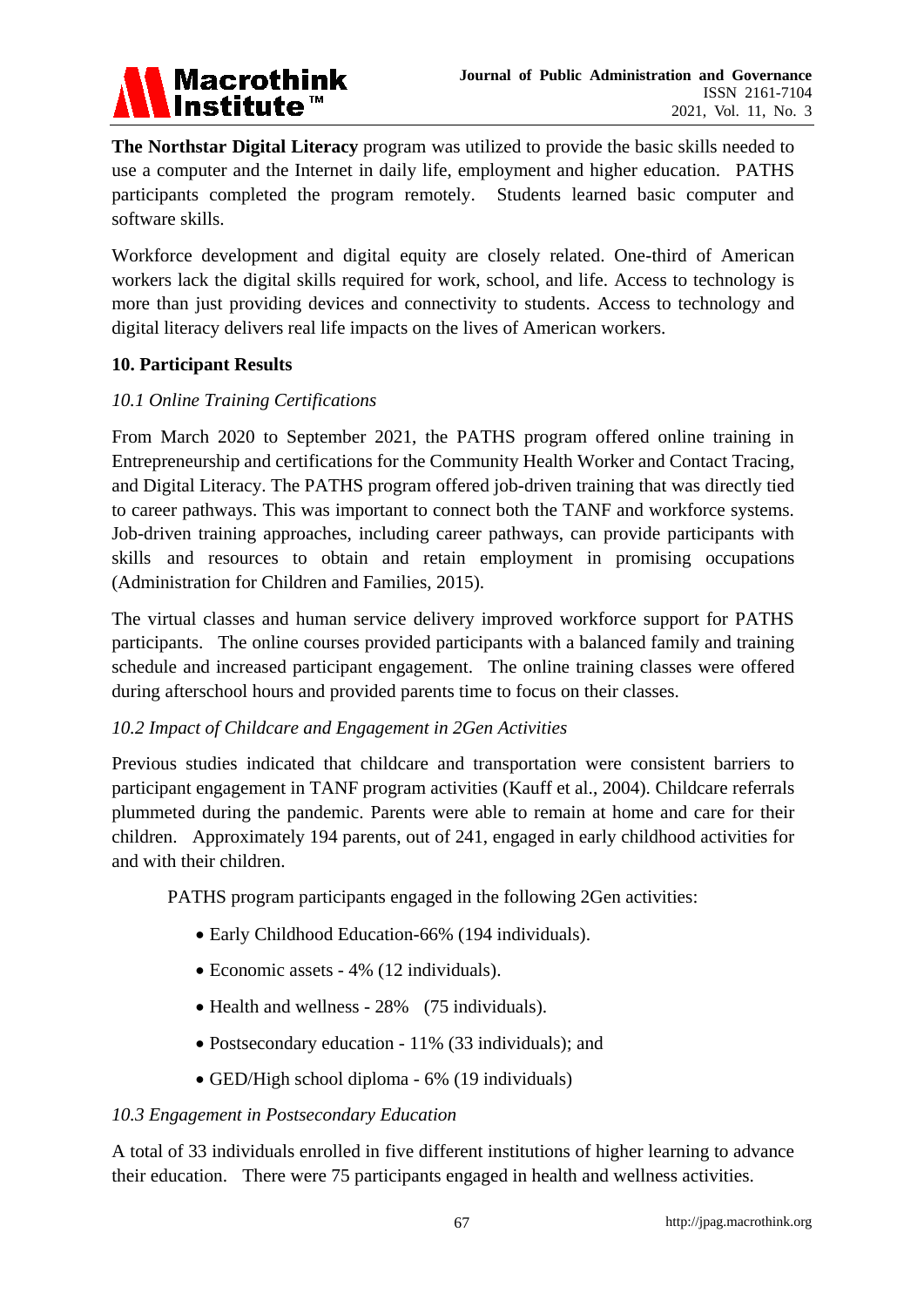

Nineteen individuals completed and/or earned high school diploma and/or general equivalency degree (GED).

#### *10.4 Program Demographics*

Approximately 95% of the PATHS participants were female and African American. Most of the PATHS participants represented single-headed households. Fifty percent of the PATHS participants resided in Wards 7 (21%) and Ward 8 (37%) of Washington, D.C. None of the PATHS participants residing in Ward 7 reported a lack of broadband Internet access.

Less than 10 PATHS participants in Ward 7 reported a lack of access to a laptop and/or tablet.

According to the Census, 26.3% of the population in Ward 7 lives below the poverty line. The median household income in Ward 7 is \$45,318. This is about half of the amount of the medium household income in the District of Columbia \$86,420. 85.8% of the residents in Ward 7 have graduated from high school or higher (*Ward 7, DC Profile Data*, 2019).

Of the 37% of PATHS participants residing in Ward 8, all have reported having broadband Internet access. Less than 10 reported a need for a laptop and/or tablet.

According to the Census, 32.9% of the population in Ward 8 lives below the poverty line. The median household income in Ward 8 is \$35,245. This is nearly two-fifths of the median household income in Washington, D.C. 86.% of the residents in Ward 8 have graduated from high school or higher (*Ward 8, DC Profile Data*, 2019).

At the beginning of the pandemic, many TANF participants, largely female, faced barriers to employment, including low-wages, lack of affordable childcare, COVID and skills deficits. As employers seek to resume business as usual, many are facing labor shortages. Despite the unemployment numbers being in the millions, there are 8.1 million vacancies (Filipovic, 2021). The vacancies are highly concentrated among America's low-wage workforce. The key industries include restaurants, warehouses, manufacturers and services. Now is the time for employers to consider the TANF population as a viable pool to fill the vacancies. Employers will need to consider additional flexible work schedules, on-the-job training and virtual employment opportunities to recruit and address workforce shortages.

#### **11. Lessons Learned**

As the world faces the 'new normal' post-COVID, there are important lessons that should be implemented post pandemic to engage the TANF population.

- 1. Historically black colleges and universities (HBCUs) must collaborate to serve our most vulnerable populations.
- 2. Human service agencies must prioritize training on culturally competent care. Community health workers can serve as a resource to assist participants in navigating the human services delivery system.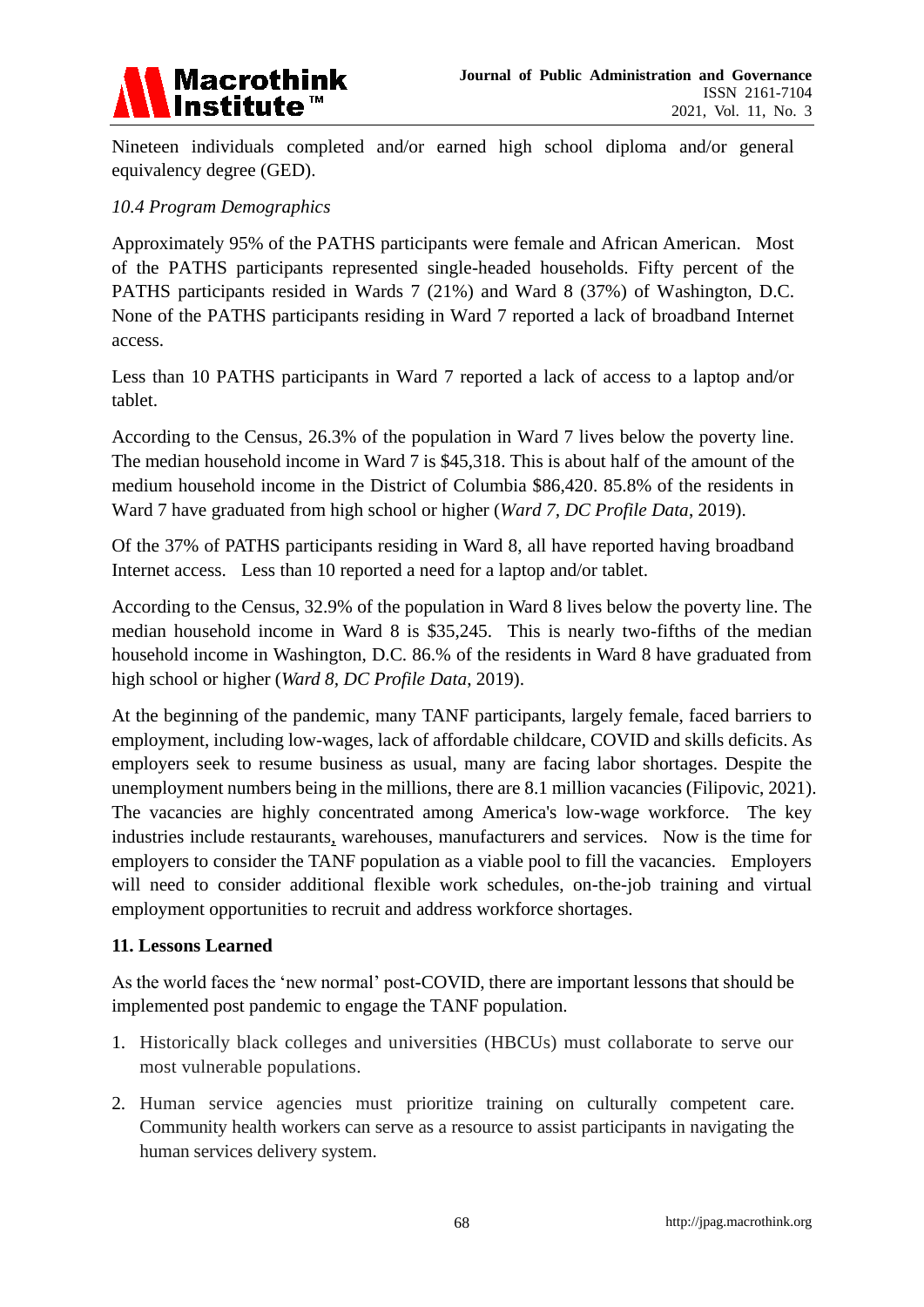

- 3. Community-based organizations can assist Case Managers with building relationships and trust through advisory councils, or community board memberships.
- 4. It is essential that agencies continue to engage individuals online and by telephone, to address their critical needs.
- 5. The delivery of tele human services reduced travel time, childcare costs and time and reduced barriers to services for parenting support. The virtual human service delivery will continue to provide benefits to both employers and vulnerable populations.
- 6. As technology continues to reshape the economies around the world, individuals must acquire the new digital skills to transform themselves in the new digital reality.
- 7. COVID-19 has increased the awareness for the need for digital skills for all industries. Technology touches every employee now. "Every job is in some way a digital job," agrees Naria Santa Lucia, Microsoft Philanthropies' General Manager of employability skills. "Even if you're not working in the tech sector, everyone needs to have the basics of digital fluency (Ray, 2020)."
- 8. Hard-to-employ and underemployed parents are a viable option for businesses with growing workforce shortages to sustain economic growth and competitiveness.
- 9. States must examine industry workforce needs to encourage TANF participants to pursue a sustainable career pathway and build a stronger economy.

## **References**

Administration for Children and Families. (2015). *Systems to Family Stability National Policy Academy Overview*. U.S. Department of Health and Human Services. https://www.acf.hhs.gov/sites/default/files/documents/ofa/systems\_to\_family\_stability\_acade my\_overview.pdf

Benton, A., Tschantz, J., Vandenburg, A., Waters, A., & Winston, P. (2021, February). *Virtual Human Services for Different Populations*. U.S. Department of Health and Human Services Office of the Assistant Secretary for Planning and Evaluation. [https://aspe.hhs.gov/sites/default/files/migrated\\_legacy\\_files/199061/VHS-Different-Populati](https://aspe.hhs.gov/sites/default/files/migrated_legacy_files/199061/VHS-Different-Populations.pdf#:~:text=While%20virtual%20human%20services%20thus%20offer%20a%20range,urban%20area%20that%20lacks%20accommodate%20with%20virtual%20visits) [ons.pdf#:~:text=While%20virtual%20human%20services%20thus%20offer%20a%20range,u](https://aspe.hhs.gov/sites/default/files/migrated_legacy_files/199061/VHS-Different-Populations.pdf#:~:text=While%20virtual%20human%20services%20thus%20offer%20a%20range,urban%20area%20that%20lacks%20accommodate%20with%20virtual%20visits) [rban%20area%20that%20lacks%20accommodate%20with%20virtual%20visits.](https://aspe.hhs.gov/sites/default/files/migrated_legacy_files/199061/VHS-Different-Populations.pdf#:~:text=While%20virtual%20human%20services%20thus%20offer%20a%20range,urban%20area%20that%20lacks%20accommodate%20with%20virtual%20visits)

Boserup, B., McKenney, M., & Elkbuli, A. (2020). Disproportional impact of COVID-19 pandemic on racial and ethnic minorities. *American Surgeon*, *86*(12), 1615–1622. <https://doi.org/10.1177/0003134820973356>

Brenton, K. (2018, November 12). *Improving outreach to low-income populations*. SE2 Communications.

[https://se2changeforgood.com/2018/11/12/improving-outreach-to-low-](https://se2changeforgood.com/2018/11/12/improving-outreach-to-low)income-populations/

Carter, C. (2020, July 22). *Temporary Assistance for Needy Families Program Instruction*. U.S. Department of Health and Human Services Administration for Children and Families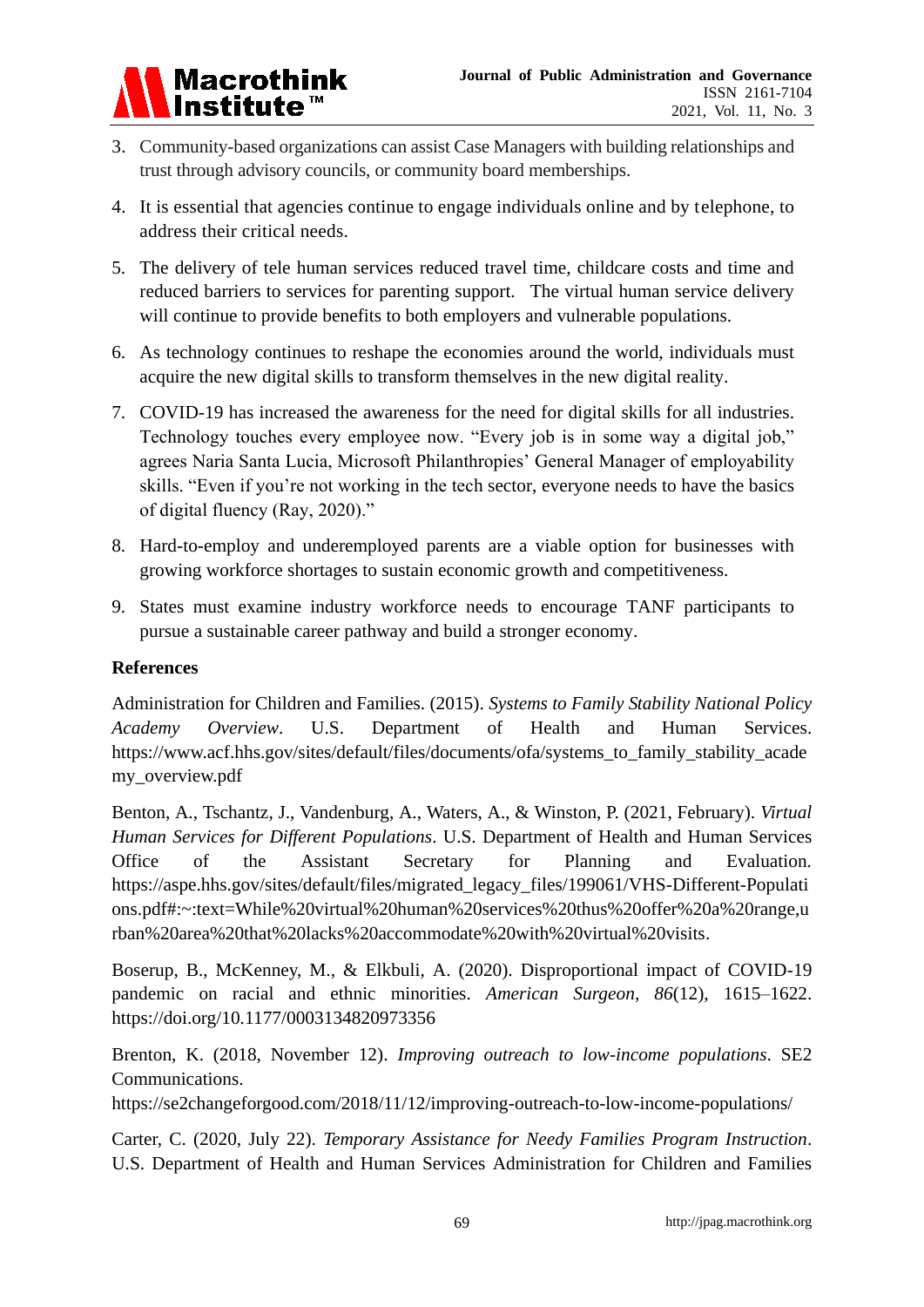

Office of Family Assistance. [https://www.hhs.gov/guidance/sites/default/files/hhs-guidance-](https://www.hhs.gov/guidance/sites/default/files/hhs-guidance)documents//tanf\_program\_inst sruction\_final722202.pdf

*Digital inclusion and equity: Washington, D.C. fast facts*. (2021). Center for Nonprofit Housing and and Economic Development. <https://cnhed.org/wp-content/uploads/2021/05/Digital-Inclusion-and-Equity-One-Pager1.pdf>

District of Columbia Department of Human Services. (n.d.). *TANF for District Families*. D.C. Department of Human Services. Retrieved June 4, 2021, from <https://dhs.dc.gov/service/tanf-district-families>

District of Columbia Department of Human Services. (2020). *D. C. Department of Human Services (DHS) Primary and Secondary Service Provider Manual*. D.C. Department of Human Services.

Falk, G., & Landers, P. (2021, March). *Temporary Assistance for Needy Families and ProposednCOVID-19 Pandemic Economic Relief: In Brief*. Congressional Research Service. <https://crsreports.congress.gov/product/pdf/R/R46692>

Filipovic, J. (2021, June 2). *The real reason employers cannot hire enough workers*. CNN. [https://www.cnn.com/2021/06/01/opinions/covid-workers-labor-shortage-pandemic-benefits](https://www.cnn.com/2021/06/01/opinions/covid-workers-labor-shortage-pandemic-benefits-)filipovic/index.html

Freedman, S., Friedlander, D., Hamilton, G., Rock, J., Mitchell, M., & Nudelman, J. (2000, June). *National Evaluation of Welfare-to-Work Strategies: Evaluating Alternative Welfare-to-Work Approaches: Two-Year Impacts for Eleven Programs: Executive Summary*.

Manpower Demonstration Research Corporation. [https://aspe.hhs.gov/reports/national-](https://aspe.hhs.gov/reports/national)evaluation-welfare-work-strategies-evaluating-alternativ e-welfare-work-approaches-two-year

GoGuardian. (2020, September 2). *What it means to have equitable access to technology for today's students and educators*. https://www.goguardian.com/blog/technology/equitable-access-to-technology/#:~:text=Equit able%20access%20to%20technology%20refers%20to%20all%20students,status%2C%20age %2C%20physical%20ability%2C%20or%20any%20other%20quality

Kauff, J., Derr, M. K., & Pavetti, L. (2004, August). *A study of work participation and full engagement strategies*. Mathematica Policy Research, Inc. <https://aspe.hhs.gov/reports/study-work-participation-full-engagement-strategies-1>

Manyika, J. (2017, May). *Technology, jobs and the future of work*. McKinsey Global Institute. [https://www.mckinsey.com/featured-insights/employment-and-growth/technology-jobs-and-t](https://www.mckinsey.com/featured-insights/employment-and-growth/technology-jobs-and-the-future-of-work) [he-future-of-work](https://www.mckinsey.com/featured-insights/employment-and-growth/technology-jobs-and-the-future-of-work)

McClure, B. (2020, June 19). *The importance of tailored telehealth engagement for low-income populations*. MPulse Mobile. https://mpulsemobile.com/2020/06/the-importance tailored-telehealth-engagement-for-lowincome-populations/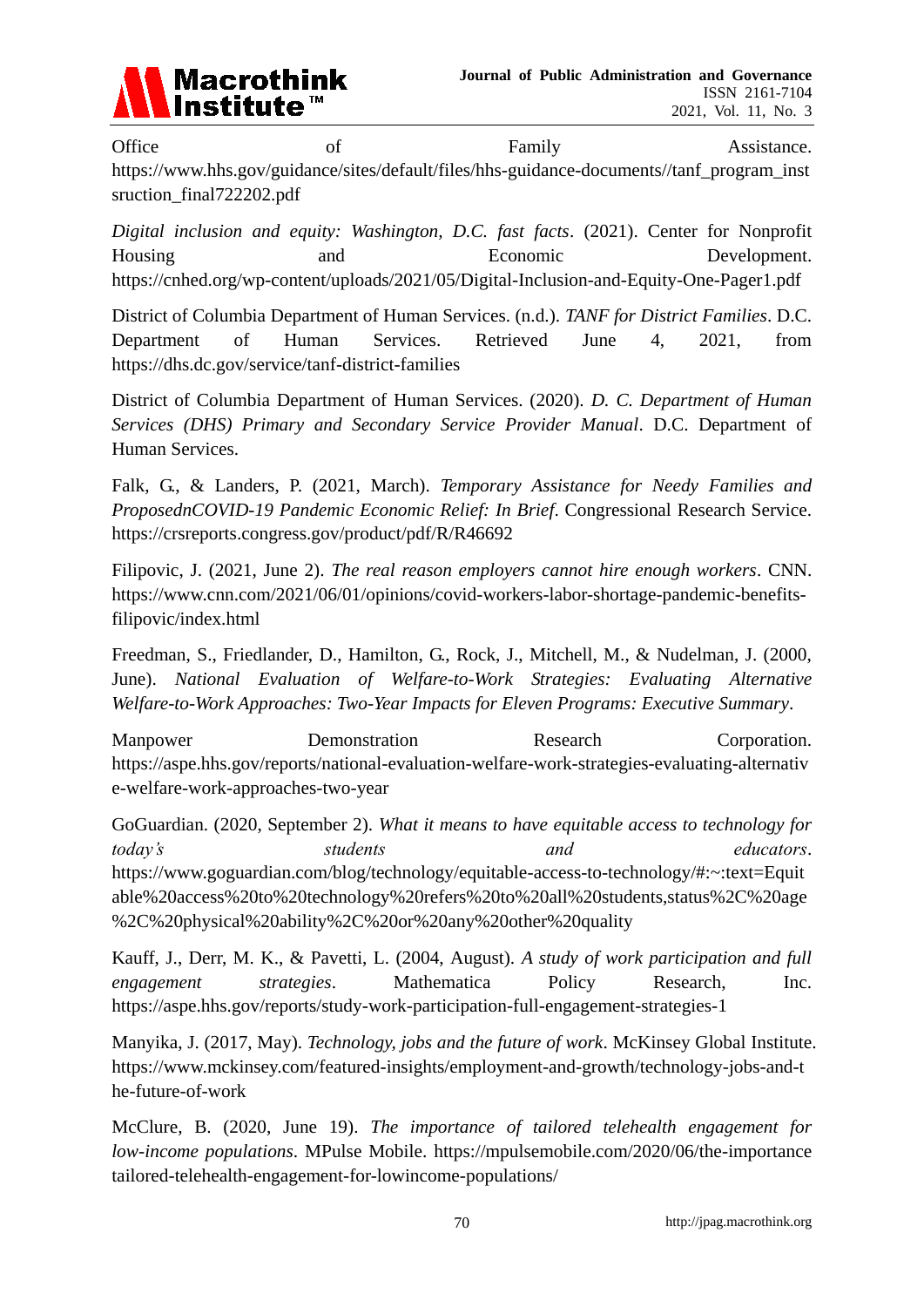

Meyer, L., & Pavetti, L. (2021, January). *TANF Improvements Needed to Help Parents Find Better Work and Benefit from an Equitable Recovery*. Center for Budget and Policy Priorities. [https://www.cbpp.org/research/family-income-support/tanf-improvements-neededt](https://www.cbpp.org/research/family-income-support/tanf-improvements-needed)o-help-par ents-find-better-work-and

National Parent Teacher Association. (2021, June 1). *Tools to Turn Your Commitment to Diversity, Equity & Inclusion into Action* [Video]. YouTube. <https://www.youtube.com/watch?v=5RBOvxcsq-Y>

*OFA publishes guidance on the implications of the COVID-19 pandemic for the TANF program*. (2020, March 24). U.S. Department of Health and Human Services Administration for Children and Families. https://www.acf.hhs.gov/ofa/news/ofa-publishes-guidance-implications-covid-19-pandemic-t anf-program

Parino, F., Zino, L., Porfiri, M., & Rizzo, A. (2021). Modelling and predicting the effect of social distancing and travel restrictions on COVID-19 spreading. *Journal of the Royal Society Interface*, *18*(175), 1–10. https://doi.org/10.1098/rsif.2020.0875

Pavetti, L., Kauff, J., Derr, M., Maxx, J., Person, A., & Kirby, G. (2008, December). *Strategies for increasing TANF work participation rates* (No. 5). Mathematica Policy Research, Inc.

[https://aspe.hhs.gov/reports/strategies-increasing-tanf-work-participation-rates-summary-](https://aspe.hhs.gov/reports/strategies-increasing-tanf-work-participation-rates-summary)repo rt-0

Ray, S. (2020, November 16). *Free online digital skills courses revive hope and careers formillions amid the pandemic*. Microsoft. [https://news.microsoft.com/features/free-online-digital-skills-courses-revive-hope-and-](https://news.microsoft.com/features/free-online-digital-skills-courses-revive-hope-and)career s-for-millions-amid-the-pandemic/

Riccio, J., & Wiseman, M. (2015, November). *The "FSS-X" demonstration: Combining an executive skills coaching model with financial incentives to improve economic mobility for families with housing subsidies See more at: [https://selfsufficiencyresearch.org/content/fss-x-](https://selfsufficiencyresearch.org/content/fss-x)demonstration-combining-executive-skills-co aching-model-financial-incentives-improve* (Corporation, Ed.). Manpower Demonstration Research Corporation.

Saul, A. (2021, April 2). *Outreach to vulnerable populations during the COVID-19 pandemic*. Social Security Security Administration. <https://blog.ssa.gov/outreach-to-vulnerable-populations-during-the-covid-19-pandemic/>

Sobell, L. C., & Sobell, M. (2008). *Motivational interviewing strategies and techniques: Rationales and examples*. Nova Southeastern University. https://www.esrdnetwork.org/sites/default/files/MI\_rationale\_techniques.pdf

Targeted communication: The key to effective stakeholder engagement. (2016). *Procedia-Social and Behavioral Sciences*, *226*, 431–438. <https://doi.org/10.1016/j.sbspro.2016.06.208>